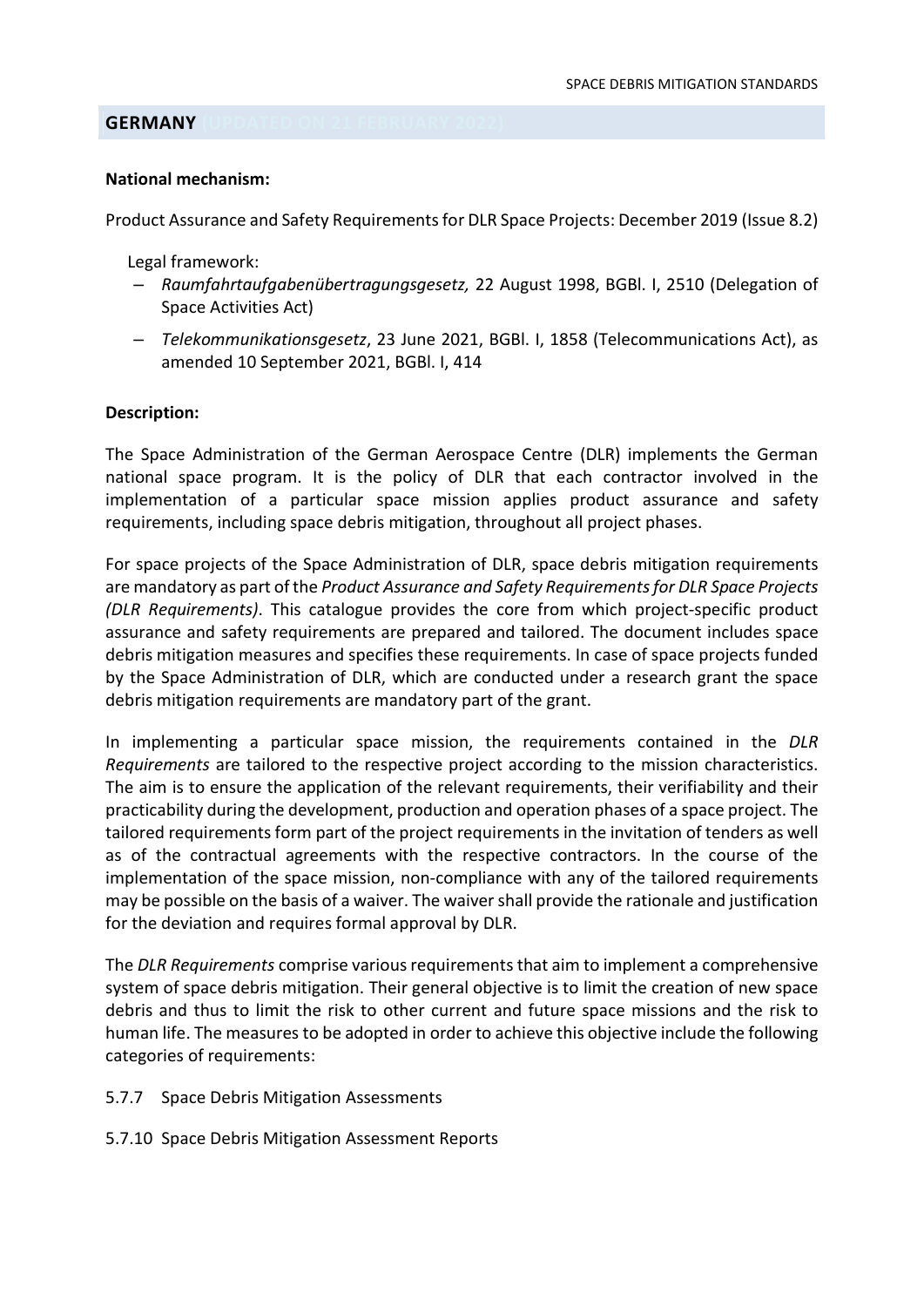in respect to: the release mission-related objects, accidental breakups and potential explosions, potential for on-orbit collisions, post-mission disposal plans and procedures and re-entry hazards

5.7. 11 Design Measures

in respect to: prevention of mission-related objects, solid propellants and pyrotechnics, materials and technologies, fragmentation prevention, malfunctioning prevention, onorbit collisions prevention, limitation of consequences from impact of existing debris/meteorites

- 5.7.12 Passivation
- 5.7.13 Disposal Maneuvers

in respect to: LEO and GEO protected regions as well as MEO

5.7.14 Re-entry Safety Measures

in respect to: type of re-entry, methods of compliance assessment, notification

5.7.15 Project Reviews

# Applicability:

The Product Assurance and Safety Requirements for DLR Space Projects are mandatory throughout all phases of all space missions of the DLR Space Administration.

# Relation to international mechanisms:

The space debris mitigation requirements of the Product Assurance and Safety Requirements for DLR Space Projects are consistent with the Space Debris Mitigation Guidelines of the Committee, the IADC Space Debris Mitigation Guidelines and the European Code of Conduct for Space Debris Mitigation. They furthermore refer to relevant ISO standards, including ISO 24113, and standards adopted by the European Cooperation for Space Standardization ECSS. The recommendations of the ITU Radiocommunication Assembly in respect to space debris mitigation (ITU-R S.1003-2, Environmental protection of the geostationary-satellite orbit) are among the conditions which the users of German orbit and frequency rights have to fulfill (on the basis of § 56 Telekommunikationsgesetz).

Germany has contributed to the development of the IADC Space Debris Mitigation Guidelines in the scope of the IADC and participated in the elaboration of the European Code of Conduct for Space Debris Mitigation in the European Network of Competencies. Germany regards the Space Debris Mitigation Guidelines of the Committee as providing generally accepted guidance for the adoption of national mechanisms governing space debris mitigation.<sup>2</sup>

<sup>&</sup>lt;sup>2</sup> German Statement under Agenda Item 11 of the 49<sup>th</sup> session of the Legal Subcommittee (22 March-1 April 2010).